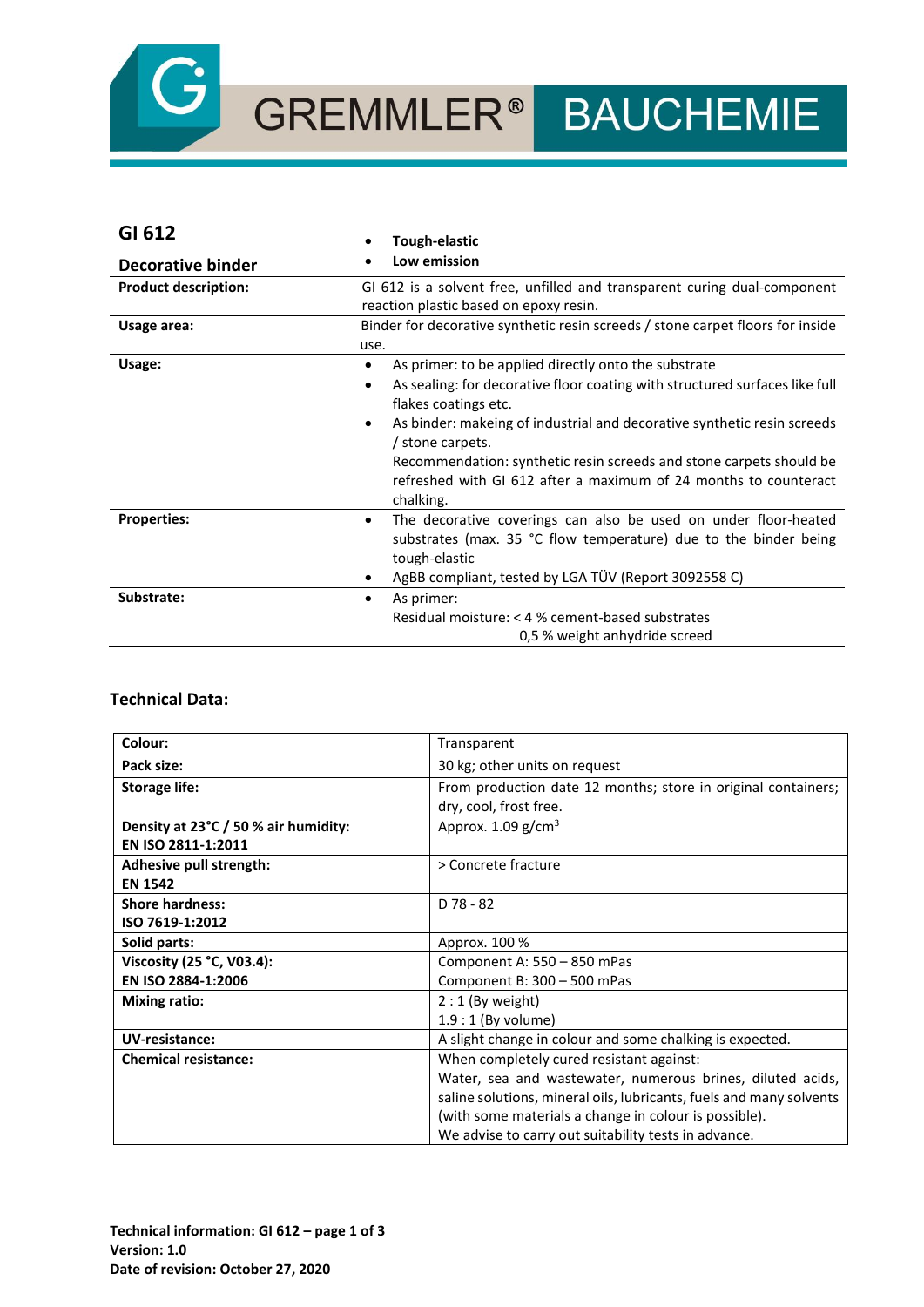# **Processing data:**

| <b>Material usage:</b>                                           | As sealing:<br>$200 - 400$ g/m <sup>2</sup> (smooth substrates)<br>$300 - 800$ g/m <sup>2</sup> (uneven substrates)<br>1:8 to 1:25 as screed dependent on the grading curve,<br>application and the open porosity of the finished layer.<br>These values are dependent on how the product is processed |
|------------------------------------------------------------------|--------------------------------------------------------------------------------------------------------------------------------------------------------------------------------------------------------------------------------------------------------------------------------------------------------|
|                                                                  | and on the substrate. The values are therefore only for a rough<br>estimate.                                                                                                                                                                                                                           |
| Processing time (at 50 % air humidity)                           | $20 - 30$ minutes (30 °C)<br>40 – 50 minutes (20 $^{\circ}$ C)<br>70 – 90 minutes (10 °C)                                                                                                                                                                                                              |
| Revision time (at 50 % air humidity)                             | Min. $6 - 8$ hours, max. 12 hours at 30 °C<br>Min. 12 - 16 hours, max. 24 hours at 20 °C<br>Min. 24 - 36 hours, max. 48 hours at 10 $^{\circ}$ C                                                                                                                                                       |
| Curing time (complete mechanical stress at<br>50 % air humidity) | 3 days (30 °C)<br>7 days (20 °C)                                                                                                                                                                                                                                                                       |
| <b>Processing temperature:</b>                                   | 10 days (10 °C)<br>$10 - 30 °C$                                                                                                                                                                                                                                                                        |

# **Processing:**

| Preparation of the substrate: | Substrate must be dry, clean, rough, stable and free of separating<br>$\bullet$<br>substances like oil, fats etc.<br>Sealing with GI 612:<br>$\bullet$<br>Within the revision time on a recently applied coating area, a fresh<br>stone carpet or synthetic resin screed. Stone carpets and synthetic<br>resin screeds are sealed again after intensive cleaning took place.<br>Stone carpets has to be applied on prepared and primed surfaces. In<br>٠<br>any case, the primer should be sprinkled with fire-dried quartz sand in<br>order to achieve a certain resistance and therefore an easier<br>installation. As alternative primer to GI 612: GI 118, GI 610 or GI 615-<br>001. |
|-------------------------------|------------------------------------------------------------------------------------------------------------------------------------------------------------------------------------------------------------------------------------------------------------------------------------------------------------------------------------------------------------------------------------------------------------------------------------------------------------------------------------------------------------------------------------------------------------------------------------------------------------------------------------------------------------------------------------------|
| Tools:                        | Rubber slider, short or medium piled roller, smoothing trowel, laying<br>$\bullet$<br>irons, etc.                                                                                                                                                                                                                                                                                                                                                                                                                                                                                                                                                                                        |
| Mixing:                       | Pour the curing agent completely into the resin compound.<br>$\bullet$<br>Mix intensively with slow turning mixer (we advise a double stirrer with<br>$\bullet$<br>the stirring units turning the opposite direction to each other).<br>Fill into another vessel and mix again.<br>$\bullet$<br>Before applying to the substrate make sure to have an even and smear-<br>٠<br>free mixture.                                                                                                                                                                                                                                                                                              |
| <b>Application:</b>           |                                                                                                                                                                                                                                                                                                                                                                                                                                                                                                                                                                                                                                                                                          |
| Sealing + primer:             | The product is poured onto the prepared area, spread with rubber<br>slider and evenly applied with short or medium piled roller in a cross<br>pattern.<br>The product is rolled onto open-porosity coating by using a scraper grid.<br>٠                                                                                                                                                                                                                                                                                                                                                                                                                                                 |
| Stone carpet:                 | The finished GI 612 binder is homogeneously mixed with the aggregate<br>٠<br>in the compulsory mixer, is poured onto the prepared area, the                                                                                                                                                                                                                                                                                                                                                                                                                                                                                                                                              |